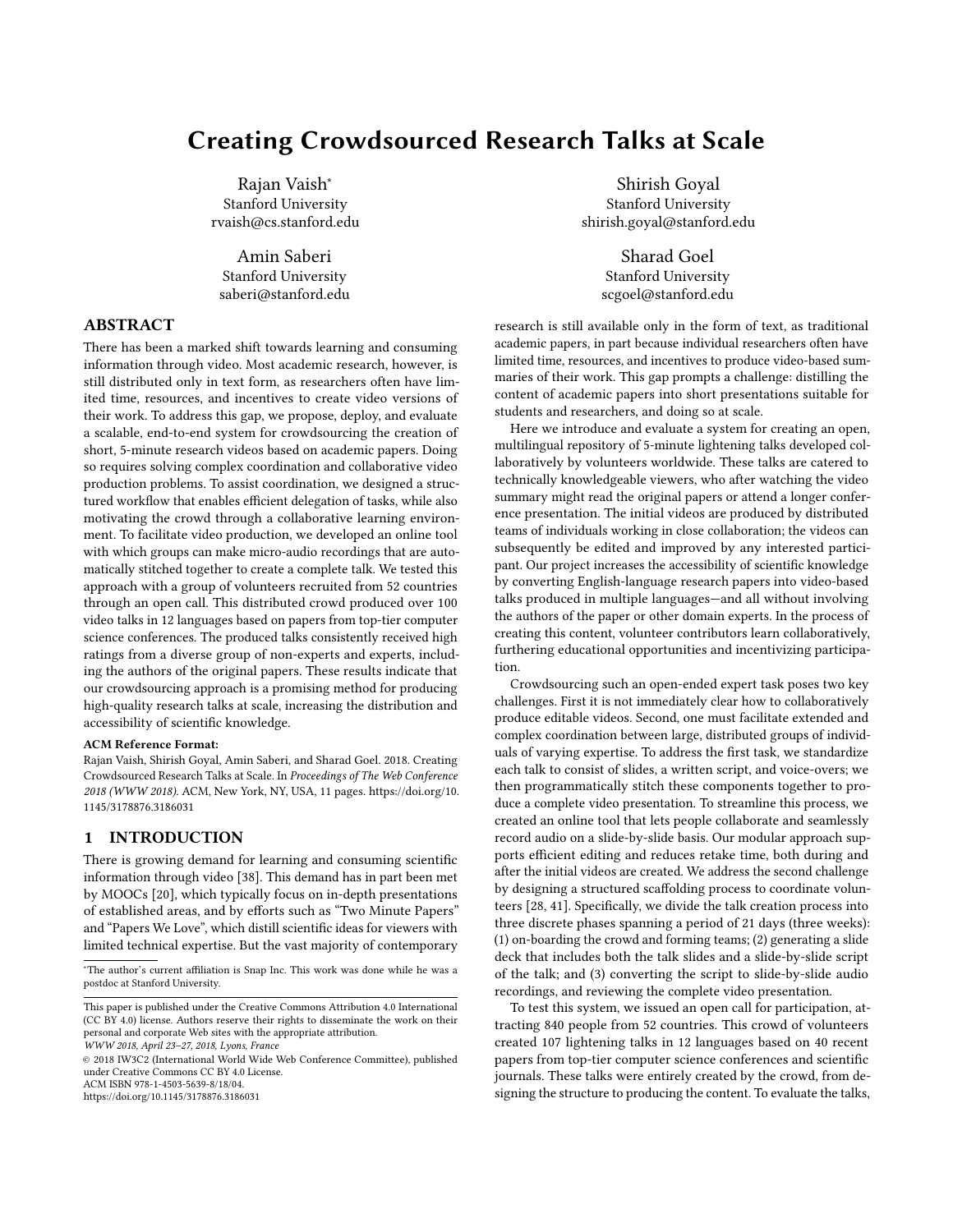we solicited over 300 responses from outside reviewers, including 73 responses from the authors of the original papers. The talks were rated highly on both presentation quality and utility, receiving a median score of 4 out of 5 on both dimensions.

To explore the applicability of our approach for creating longer and more in-depth content, we experimented with developing technical tutorials on Python and machine learning. These tutorials ranged in length from 30 minutes to 5 hours, and were produced in multiple languages. As with the short research talks, these technical tutorials received high marks by outside evaluators.

Our primary contribution in this work is developing an endto-end process for producing short, technical research talks from academic papers. To accomplish this, we introduce a new crowdsourcing workflow for achieving open-ended creative goals, built an online tool to facilitate collaborative video production, and analyzed a large-scale, long-term deployment of the method. Our work points to the potential for scalable creation and dissemination of video-based technical content, which we hope will help increase the exposure and accessibility of academic research.

## 2 RELATED WORK

Our work relates to and builds on several intertwined threads of research. We draw on work in collaborative communities to build the crowd [\[30\]](#page-9-4), research in organizational behavior to coordinate the crowd [\[23\]](#page-9-5), ideas in video production to engineer online collaboration tools [\[51\]](#page-9-6), and studies in microproductivity to scale the system [\[49\]](#page-9-7). Below we briefly survey these areas.

## Communication of scientific ideas

The presentation of scientific ideas—for both experts and nonexperts—is a core function of the academic community. Gaps in communication may be partly responsible for widespread science illiteracy among non-experts [\[57\]](#page-10-1), and may hinder scientific progress among experts. This communication challenge has been addressed in part by the rise of data journalism and blogging [\[13\]](#page-9-8), and by tools for article discovery and summarization [\[50\]](#page-9-9).

Among experts, the primary mode of science communication is text, in the form of papers. But in many domains, a rapid shift is underway towards consuming information in multimedia formats [\[10,](#page-9-10) [44\]](#page-9-11). In advertising [\[36\]](#page-9-12), education [\[20,](#page-9-1) [25\]](#page-9-13), and health [\[21\]](#page-9-14), videos are becoming an important means of communication and learning [\[8\]](#page-9-15). In response to this shift, there are several initiatives to create videos that introduce research papers [\[59\]](#page-10-2) and present their findings [\[1\]](#page-9-16). Those efforts, however, are generally driven by a small group of individuals, and lack the resources necessary to scale. Similarly, conference organizers like the ACM often have limited video production resources, and equipment is provided to conferences on a first-come, first-serve basis [\[7\]](#page-9-17). By utilizing crowdsourcing, our work helps to scale the process of video production and to disseminate research.

#### Crowd workflows and organizational behavior

Crowdsourcing techniques have helped researchers and industry professionals scale a variety of efforts, from microtasks like image labeling [\[43,](#page-9-18) [52\]](#page-9-19) and translation [\[48\]](#page-9-20) to creative expert tasks like producing animations [\[30\]](#page-9-4) and designing software prototypes [\[41\]](#page-9-3). The successful crowdsourcing of expert tasks often relies on multistage crowd workflows and organizational structures to facilitate complex collaboration.

Research utilizing crowd workflows has inspired the design of our approach. Soylent [\[11\]](#page-9-21) showed that splitting tasks into the findfix-verify stages can improve the quality and accuracy of crowd workers' results. Multi-stage crowdsourcing workflows have also been designed to improve the tone of emails [\[53\]](#page-9-22), to provide critiques to designers [\[33\]](#page-9-23), and to improve the learning experience of existing how-to videos with step-by-step annotations [\[27\]](#page-9-24). These applications have demonstrated that crowd workflows can yield results comparable to those of experts. Our work contributes to this line of research by introducing and evaluating a new threephased workflow tailored to the production of short research talks, an open-ended expert task.

Along with workflow design, research on organizational behavior offers insights for enabling effective team coordination. We draw on such work to develop our scaffolding process for crowd collaboration [\[15,](#page-9-25) [23,](#page-9-5) [31,](#page-9-26) [32,](#page-9-27) [41\]](#page-9-3). Past work has identified several obstacles to effective team coordination—such as technology-mediated communication, geographic dispersion, and dynamic team membership [\[23,](#page-9-5) [24,](#page-9-28) [39\]](#page-9-29)—and has proposed solutions for mitigating attrition and motivating volunteers. Many of these findings are based on existing platforms with a critical mass of crowd workers, like Wikipedia, NewGround, and oDesk. For our real-world deployment, we built a community from scratch, and thus adapted these findings to our setting. For example, unlike asynchronous collaboration [\[14\]](#page-9-30) that is popular when a large crowd is available, we rely on synchronous team-based collaboration [\[35\]](#page-9-31) to ensure successful task completion. Noting the importance of roles and leadership in online collaborative environments [\[32\]](#page-9-27), we rely on "directly responsible individuals" (DRIs) [\[41\]](#page-9-3) to lead the dynamic teams.

#### Crowdsourced creative production

Crowdsourcing creative tasks in an online, distributed environment is inherently challenging. Past work has typically utilized a paid-crowdsourcing marketplace, a competition-based approach, or engaged the crowd only for specific, well-scoped subtasks. Projects like Ensemble [\[26\]](#page-9-32) mobilized a crowd from Amazon Mechanical Turk to create stories, while Flash Teams [\[41\]](#page-9-3) used a crowd of Upwork workers to design software prototypes and animation videos. On Tongal [\[6\]](#page-9-33), requesters can crowdsource multiple ideas and detailed pitches for video production. However, unlike collaborative crowd-based idea generation systems like the IdeaHound [\[45\]](#page-9-34), Tongal uses a paid, competition-based approach. Rather than collaborating, teams—often including professional media studios—compete against one another for the best idea, best pitch and a contract to produce the video. Winners for each phase are chosen by the Tongal staff and requesters, not the community. Initiatives like the Johnny Cash Project [\[3\]](#page-9-35) mobilized volunteers to draw their own portrait of Johnny Cash to be integrated into a collective music video. In this case, though the creative content was crowdsourced, the task was quite specific and there was little collaboration between crowd members. In contrast to past efforts, our work mobilizes a volunteer crowd to collaborate with participants worldwide throughout the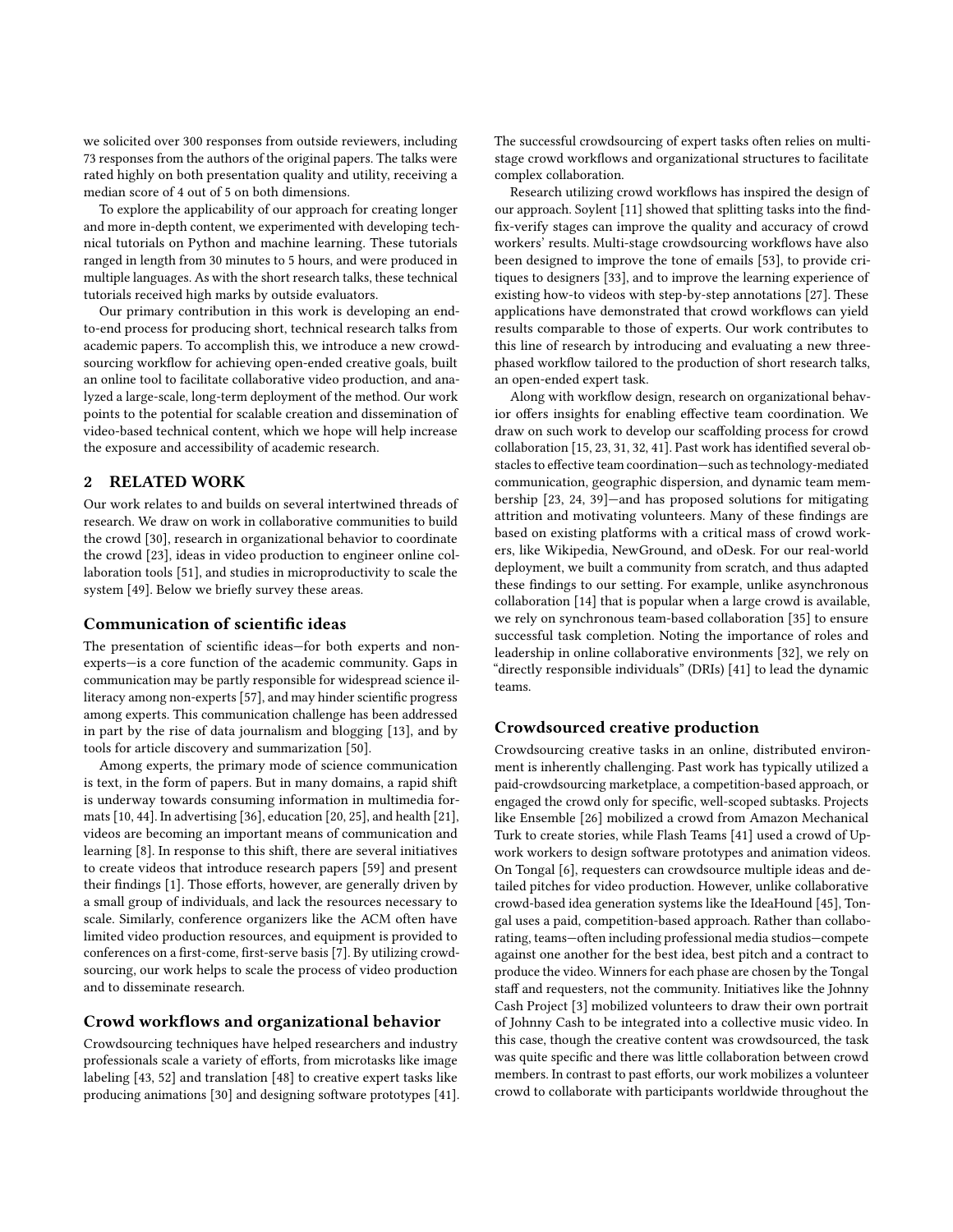<span id="page-2-0"></span>

Figure 1: We use a three-phase, three-week long structured workflow to convert research papers to video talks.

entire creative process, from selecting research papers to final video production.

## Collaborative video creation

Despite recent advances in audio and video production technology [\[42,](#page-9-36) [51\]](#page-9-6), options for collaborative editing are still limited [\[2\]](#page-9-37) and are often proprietary [\[18\]](#page-9-38). Most existing video production systems rely on a traditional timeline model, in which contributors make frame-by-frame edits. We introduce a new approach to collaborative video production. By drawing on and advancing research in microtasking [\[11,](#page-9-21) [49\]](#page-9-7), we produce research talks by separately creating talk slides, written scripts, and audio recordings. These components are then programmatically stitched together to create a complete video presentation.

## Online learning

Collaborative, online learning is an active area of research [\[16,](#page-9-39) [56\]](#page-10-3). Studies show that collaborative learning on a global scale enhances critical thinking [\[22\]](#page-9-40) and engagement [\[9\]](#page-9-41), and varies along cultural dimensions [\[54\]](#page-9-42). Its positive effects have been applied in academia and industry [\[4\]](#page-9-43). Additionally, research in education and "learnersourcing" [\[58\]](#page-10-4) suggests that presenting learners with subgoals for procedural tasks improves learning. Margulieux et al. [\[34\]](#page-9-44) showed that instructions including both specific steps and subgoals resulted in improved learning and transfer compared to those with the specific steps alone. Combining these findings, we set up a collaborative learning environment in Slack, and designed the workflow with subgoals such as paper reading and analysis. The crowd collaboratively worked toward these goals, learning about the latest research in computer science while producing educational content for others.

## 3 SYSTEM DESIGN

As outlined in Figure [1,](#page-2-0) our approach to crowdsourcing the creation of research videos proceeds in three phases, spanning 21 days in total. To achieve scale, multiple talks are produced in parallel following the same timeline. The first phase involves on-boarding the crowd, forming teams, and reading the papers to be converted. The second phase entails creating a slide deck and a written script for each paper. In the third phase, the crowd converts the scripts to slide-by-slide audio recordings, and the completed video talks

are then reviewed for final improvements. Before the formal talk creation process begins, we recruit a crowd through an open call for participation, as discussed in Section [4.1.](#page-5-0) Our deployments typically involve creating 10 talks in parallel, with a total of 50–100 active participants. We describe this process in detail below.

# 3.1 Phase 1: On-boarding, paper selection, team formation, and paper reading

This first phase spans a period of five days. We start by providing participants documentation about the tools we use, instructions about the workflow, and best practices to follow. As people worldwide participate and contribute, the best practices continue to evolve and grow. The crowd next selects papers to convert into talks. This process proceeds in a free-form fashion, with participants proposing papers and soliciting votes of support from others. The most popular papers are selected for conversion, and participants then choose which paper team to join. Participants are free to join any team, irrespective of their location; there is no cap on team size. Each team works toward one talk, based on one paper. After joining a team, each member begins reading the paper. Communication between team members is primarily carried out on Slack, a popular tool for text-based messaging.

By letting participants select the papers themselves, it helps ensure crowd workers have adequate knowledge in the topic. It also seems like a reasonable policy since participants are volunteering their time. This flexibility, however, can result in favoring papers that are already well-known, exacerbating the so-called Matthew effect in science [\[37\]](#page-9-45), in which the "rich get richer and the poor get poorer". Indeed, some of the papers selected by the crowd (e.g., "Mastering the Game of Go with Deep Neural Networks and Tree Search" [\[46\]](#page-9-46)) had already garnered significant attention in the media. By and large, though, we found that the talks selected by the crowd span a diverse range.

After selecting the papers and joining teams, each team selects two to three directly responsible individuals (DRIs) to oversee the talk creation process [\[29,](#page-9-47) [32\]](#page-9-27). DRIs set the tone of the talk, help team members with any problems they might encounter, and ensure the team adheres to the timeline while meeting quality standards. DRIs are a sought-after role, as it confers decision-making power to execute one's vision. Any team member can apply to be a DRI by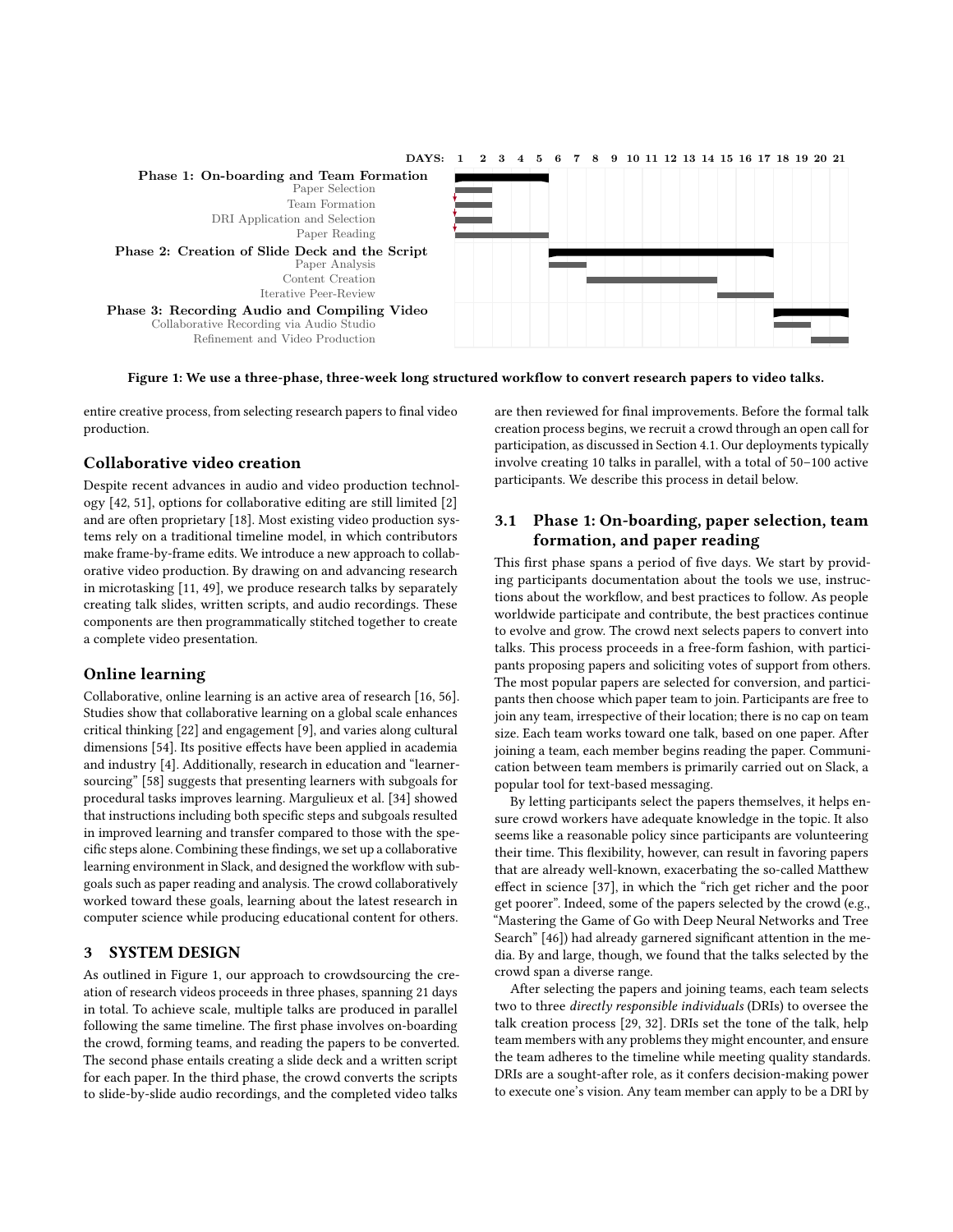<span id="page-3-0"></span>

Figure 2: Workflow of Audio Studio, a tool to facilitate collaborate video production. Starting from a slide deck and script, Audio Studio first splits the deck into individual slides and accompanying scripts. Any crowd member can then record audio clips for each slide by reading the script. The slides and audio are then programmatically stitched together to create a complete video.

stating their interest, availability, and expertise in the topic. After a 24-hour window, the team votes and choses a group of DRIs. Having multiple DRIs helps ensure availability across all timezones. To encourage participation, any inactive DRIs are replaced by an active member of the team; this dynamic strategy helps keep DRIs active, while motivating other team members to work consistently to get a chance to become a DRI.

#### 3.2 Phase 2: Creation of slide deck and script

In the second phase, participants begin actively collaborating with their teammates. Phase 2 is itself broken down into three steps. First, the team collectively completes a questionnaire to help participants make sense of the paper they selected and read in Phase 1. Second, they work together to put together the talk slides and slide-by-slide written scripts of what will ultimately be converted to audio. Finally, teams offer feedback on one another's work.

Step 1: Paper analysis. To help crowd members—who are typically non-experts—think critically about the paper they are tasked to present, we require them to collectively answer a series of questions. What is the contribution of the paper? Why is the problem hard? How did authors evaluate the experiment? In total we pose 17 questions, and allot two days to complete this task. Crowd members collaborate and are encouraged to build off of and edit each other's work, and the DRIs in particular help to synthesize answers into a coherent whole. The tone of the talk is largely determined by responses to these questions.

Step 2: Content creation. This second step, which spans seven days, involves creating the entire slide deck, along with written scripts to accompany each slide. Communication is carried out on Slack, and the slides themselves are created with Google Slides, which allows efficient real-time collaboration. The team is free to organize in any manner they see fit to accomplish the task. To promote high-quality content that is consistent across teams, we encourage crowd members to adhere to the following guidelines.

(1) Limit talks to approximately five minutes. Based on past literature [\[20\]](#page-9-1) and informal pilot studies, we found that short, five-minutes videos were sufficient to convey the key ideas while still maintaining audience engagement and interest.

- (2) Target an audience of viewers with technical expertise comparable to those who might read the paper or attend a conference presentation on the research. The papers often assumed a certain level of technical sophistication, and we mirrored this assumption for the talks, limiting discussion of background material. However, particularly for such short talks, this still meant focusing on the key contributions of the paper rather than on detailed technical descriptions.
- (3) Write the slide-by-slide scripts exactly as they should be spoken. As described below, the audio recordings are created by individuals who may not have been directly involved in creating the slides. As such, it is critical that the written scripts indicate precisely what should be recorded for each slide. These scripts are added to the "notes" section of each slide of the slide deck.

In addition to providing these guidelines, we point participants to past talks produced by the crowd, as it is often easiest to learn by example. We further provide teams with a set of best practices compiled by previous teams. These include, for example, suggestions to use simple language and to explain the key aspects of figures on slides. Finally, we provide crowd members with a pair of articles on creating effective presentations [\[19,](#page-9-48) [55\]](#page-10-5).

Team members were encouraged to improve each other's work by editing or commenting. If there are diverging opinions or conflicts, DRIs serve as arbiters and have final decision-making power. To help motivate crowd members through positive reinforcement, we introduced a simple mechanism for peer acknowledgement. Throughout the talk creation phase, anyone could give a "+1 thank you" to anyone else for their contribution. These acknowledgements were not intended to result in any specific tangible rewards, but rather were meant to show appreciation for a job well done.

Step 3: Peer review. In the final three days of Phase 2, crowd members offer feedback to other talk teams, and work on addressing the comments that they in turn receive. This review process gets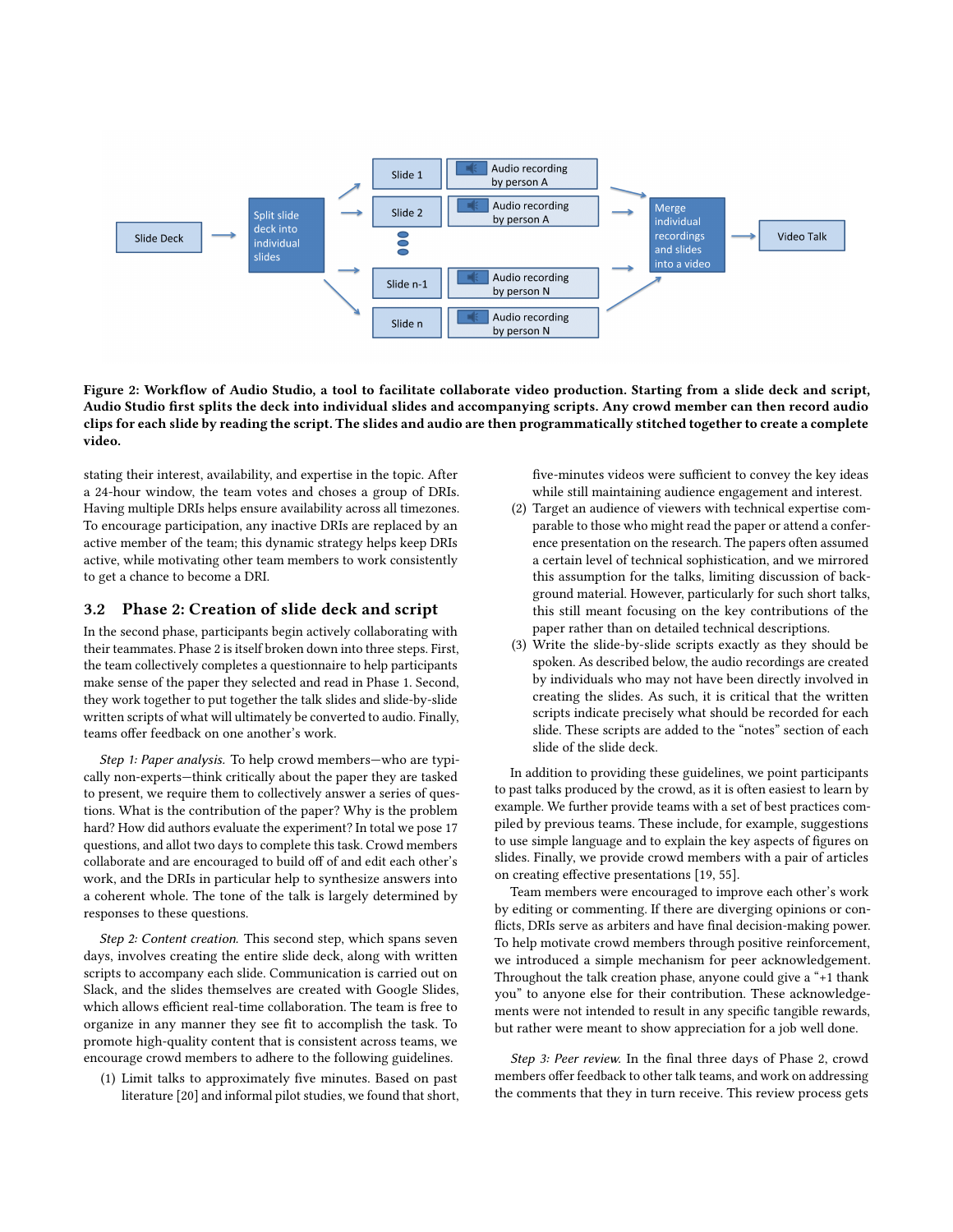<span id="page-4-0"></span>

Figure 3: Audio Studio's recording interface, with slide and script next to one other. Contributors can review and re-record audio clips before submitting.

fresh eyes on each presentation, and garners valuable input from individuals who were not involved in creating the talks they are evaluating. Reviewing happens in a free-form iterative process, with talk creators rapidly incorporating feedback and then soliciting more reviews [\[17\]](#page-9-49). Teams that address feedback faster can iterate more times; there is no limit to the number of iterations a team can go through.

# 3.3 Phase 3: Recording audio and compiling the video presentation

At this point in the process, teams have completed their slides and scripts. As current text-to-speech systems [\[40\]](#page-9-50) are not yet able to produce fully natural audio, crowd participants record the audio themselves. This recording process spans two days, and is facilitated by an online tool that we built, which we call Audio Studio. Audio Studio is a Django application, with front-end built on AngularJS. As shown in Figure [2,](#page-3-0) Audio Studio starts with the slide deck as input and proceeds in three steps. First, individual slides are extracted and paired with their accompanying scripts. Second, crowd members record audio clips for each slide. Finally, these audio clips are programmatically stitched together with the slides into a complete video presentation. We describe these three steps in more detail below.

- (1) Splitting the deck. Audio Studio is designed to minimize editing and retake time by splitting the slide deck into individual slides for which audio can be recorded in isolation. Given the URL to a presentation in Google Slides, Audio Studio uses the Google Drive API to extract individual slides as PDFs together with the slide-by-slide scripts stored in the "notes" section of each slide.
- (2) Audio recording. Any team member can record audio for any slide by reading off the narrative script displayed next to it (as shown in Figure [3\)](#page-4-0). Contributors can replay and re-record audio until they are satisfied with the quality. We do not impose a strict cap on the number of people who can contribute audio to each presentation, but we encourage

teams to limit recordings to two people. We further encourage contributors to record continuous slide sections. For example, one individual might record the first half and a second might record the latter half. These contributors are selected by vote using SimplePoll [\[5\]](#page-9-51) on Slack after an informal audio audition, where the interested team members record a one-minute long introduction of themselves.

(3) Video creation. After audio recordings are submitted for every slide in the deck, DRIs review them for quality, and can request improvements if necessary. Our modular approach makes retakes relatively easy. Once the DRIs are satisfied with the recordings, the audio and slides are stitched together with the FFmpeg library to generate a complete video; this compilation step is done automatically within Audio Studio at the click of a button.

After the initial video presentation is produced, teams have two final days to review it and incorporate any additional edits. Our modular approach to the creation of slides, scripts, and audio facilitates rapid editing of all talk components. Once the DRIs approve the final talk, the video is published on YouTube and on the platform's website for the general public.

# 3.4 Localization

The initial creation of talk presentations is carried out in English, as described in the three-phase process above. Crowd members can then self-organize to develop localized versions of any previously created talk. The crowd forms teams dynamically based on their language of expertise and interest. They are free to utilize any existing assets—including the slides and scripts—and can edit these as they see fit. The localization process can be challenging for several reasons: certain scientific terms or phrases in English do not always have suitable translations; some languages (e.g., Arabic and Japanese) had few contributors in our community; and the crowd must translate both the written scripts as well as text on the slides. Localization was typically carried out by individuals working alone or in small teams, peer-reviewed for quality, and was completed in an unstructured fashion without specific deadlines or DRIs.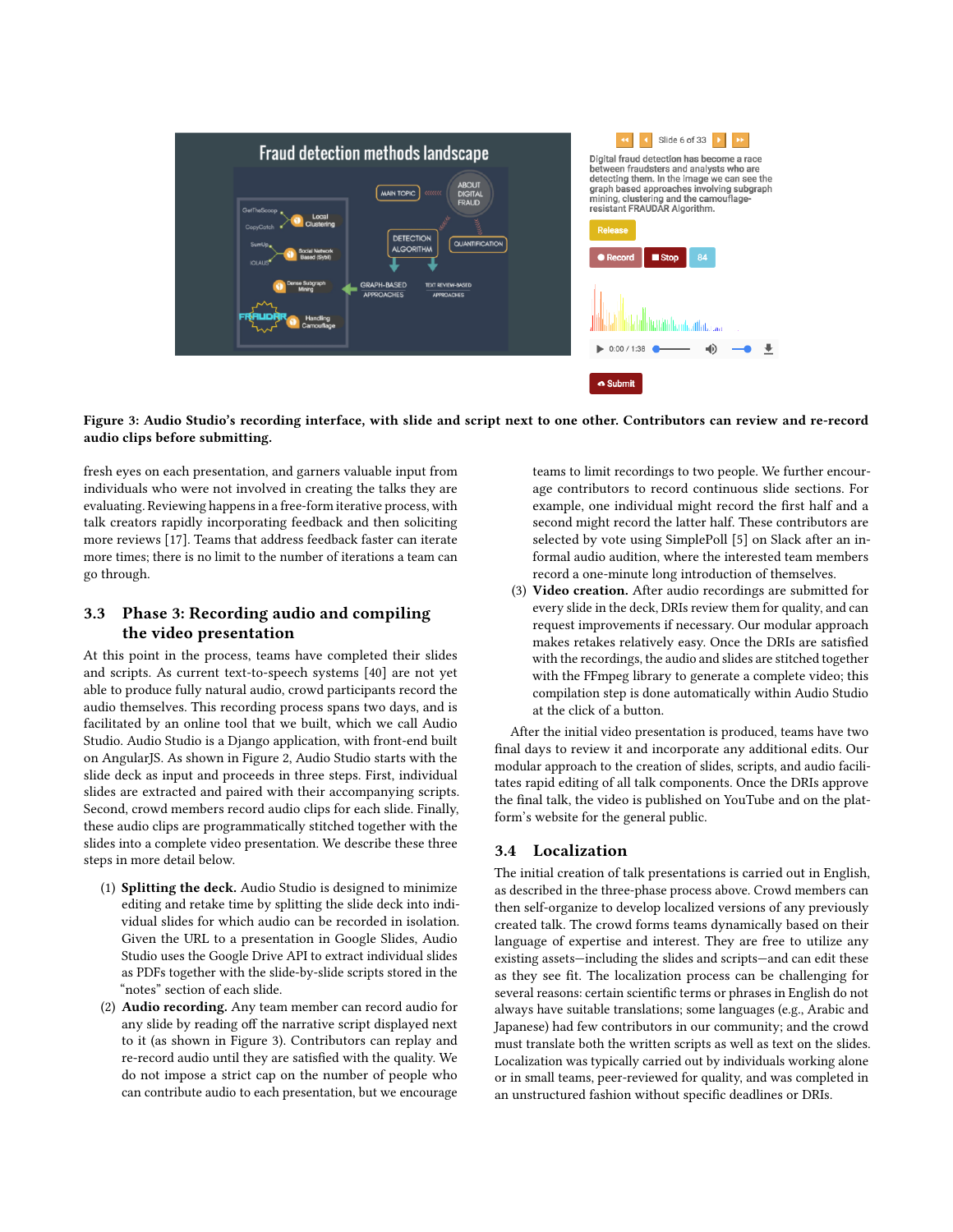<span id="page-5-2"></span>

Figure 4: Sample slides from talks produced in Japanese, English, Oriya, Chinese, Spanish and Hindi (from left to right, top to bottom). Of the 107 research talks produced, 67 were in foreign languages.

## 4 REAL-WORLD DEPLOYMENT

To evaluate our system for creating crowdsourced research presen-tations, we launched an online platform called Stanford Scholar<sup>[1](#page-5-1)</sup> that was open to individuals worldwide.

## <span id="page-5-0"></span>4.1 An open call for participation

Before the formal talk creation process began, we recruited a crowd through an open call for participation. This global call was made online via social media platforms (e.g., public Facebook and LinkedIn groups and Twitter), public mailing lists (e.g., UW Change and Berkeley TIER), online platforms (e.g., LetMeKnow.in, StudentCompetitions.com), and emails sent to universities worldwide. Such solicitations were repeated periodically. The call sought to motivate potential participants with a chance to help disseminate research ideas while learning about cutting-edge work in a collaborative environment. Contributors were not paid or otherwise compensated, and their participation was voluntary.

## 4.2 Participant demographics

Our open call for volunteers resulted in 840 sign ups from 52 countries on 6 continents. The majority of participants came from the United States (29%) and India (48%). Participants spanned the educational spectrum. The distribution of highest degree attained or in progress was: 11% high school diploma, 59% undergraduate degree, 24% masters, and 6% Ph.D. 25% of participants were women, and the median age of crowd members was 22 years-old. These participants primarily had a background in computer science or other engineering-related fields. Participants typically had moderate technical expertise in the topic of the papers they worked on. Based on self-reports, the mean expertise was 2.7 (median was 3) on a scale from 1 to 5, with 1 being "novice" and 5 being "expert". Two-thirds of participants had no prior experience preparing or giving a research talk before.

#### 4.3 Outcomes

We carried out two 21-day talk creation rounds following the procedure outlined above. In each iteration, the crowd formed 10 teams to create 10 English-language talks. In preliminary work to develop the process, we ran two additional rounds that approximated our final approach, but which differed in some aspects (e.g., the earlier rounds had a less defined structure). In total, the four iterations of our deployment resulted in the creation of 40 English-language research presentations derived from 40 distinct papers. An additional 67 videos were created in 11 foreign languages, for a total of 107 presentations. To date, these videos have attracted over 50,000 views, 400 shares, and 800 subscribers on YouTube.

The presentations were based on 40 papers published at top-tier computer science conferences and scientific journals in the past two years. These papers spanned the spectrum of computer science, including human-computer interaction, data mining, machine learning, and security. Specifically, the papers were published in: WWW (7), CHI (4), UIST (3), KDD (2), AAAI (2), IJCAI (2) CSCW (2), Nature (1), ICML (3), NIPS (1), SIGMOD (1), CVPR (1), WSDM (1), EuroCrypt (1), OOPSLA (1), VLDB (1), ICWSM (1), SIGIR (1), ECCV (1), IROS (1), ICLR (1), NAACL-HLT (1), and UBICOMP (1). Papers were selected by crowd members, typically from among the best-paper award winners at the conference.

To make scientific knowledge accessible around the world, it is important to distribute research findings in multiple languages. Among the strengths of crowdsourcing is its scalability, and its ability to leverage diverse skills and expertise. Based on the 40 English-language presentations, crowd members created 67 versions in 11 foreign languages: Chinese, Hindi, Spanish, Catalan, Romanian, Oriya, Nepali, Malayalam, Japanese, Filipino and Tamil. As our initiative continues, crowd members have started localizing content into several more languages, including Asante Twi, Albanian, Assamese, Greek, French, Arabic, and Persian. Figure [4](#page-5-2) illustrates some examples of localized content produced by the crowd.

<span id="page-5-1"></span><sup>1</sup><https://scholar.stanford.edu>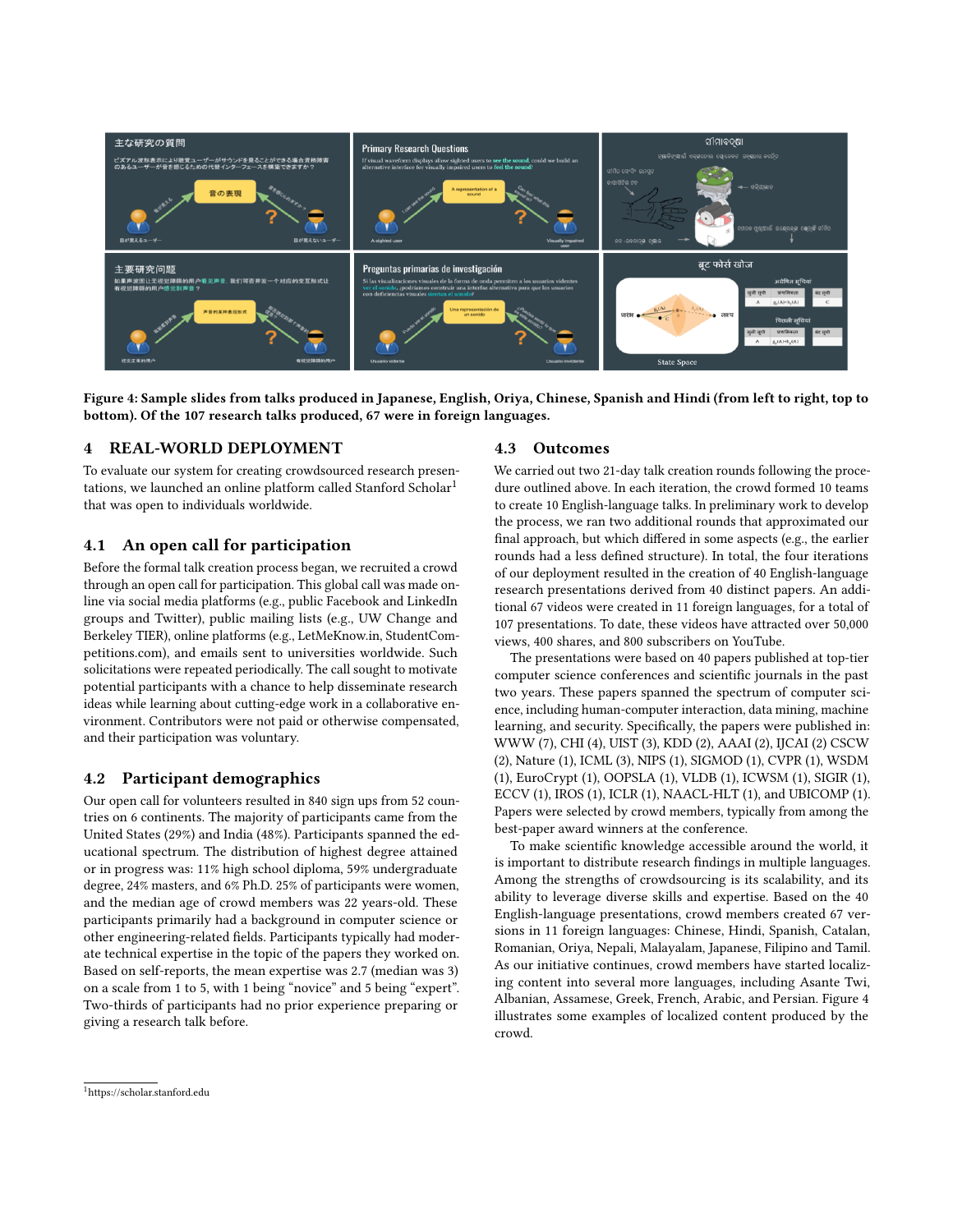<span id="page-6-0"></span>

Figure 5: Slack activity during one 21-day video production round, in which 10 talks were simultaneously produced. The vertical lines separate the round into the three development phases. Activity is typically higher on weekends and after a new phase begins.

## 4.4 Engagement

A campaign's success depends on the continued participation by its members in multiple capacities. In our initiative, Slack was the primary medium of communication and collaboration. In addition to a common channel, each talk had its own public channel. During the course of the project, over 100,000 messages were posted to Slack.

During each 21-day cycle of video production, the crowd worked on 10 talks in parallel and an average of approximately 1,000 messages were exchanged every day. As shown in Figure [5—](#page-6-0)which corresponds to one specific 21-day round—participation and discussion about the talk increased over the weekend and subdued during weekdays. This behavior likely stems from the fact that this is a voluntary activity, with participants busy at school and work during the week.

On average, talk teams consisted of about 25 crowd members, with about 10 who were regularly active and made substantial contributions. Across the batch of 10 talks created in parallel in a single round, approximately 50 people posted messages to Slack each day, and more than 100 people read the posted messages. Figure [6](#page-6-1) shows a gradual decline in the number of people participating each day, which is typical of voluntary initiatives. Nonetheless, we maintained a large contingent of contributors throughout the talk development process.

#### 5 EVALUATION

We conducted several surveys to assess the effectiveness and value of our crowdsourcing approach. These surveys measured: (1) presentation quality and educational value for talk viewers; and (2) process quality and learning experiences for talk creators. To do so, we surveyed three separate groups.

(1) Paper authors. We reached out to the authors of the 40 papers on which the presentations were based. As clear subjectmatter experts, their feedback provided valuable insight and

<span id="page-6-1"></span>

Figure 6: Slack activity during one video production round, in which 10 videos were simultaneously generated, broken down by number of people reading and writing messages each day. The vertical lines separate the round into the three development phases. Participation gradually declines but there is a critical mass of contributors throughout the development cycle.

assessment of the quality of the crowd-generated talks. In total, 73 authors responded to our survey.

- (2) External evaluators. Besides authors, we reached out to people not affiliated with the papers, from non-experts to domain experts. We solicited responses from various university groups, and also directed people who visited the project website to take our survey after watching a video. We requested input on overall presentation quality and communication of the research results. In total, we received 260 responses.
- (3) Participating crowd. We requested feedback on the initiative from participants who created the talks, and received 95 responses in total. This group provided feedback on the talk creation process and their experiences, but did not evaluate the quality of the completed talks.

#### 5.1 Presentation quality and educational value

Overall talk quality was evaluated on a Likert scale from 1 to 5, with 5 being "excellent" and 1 being "poor". Among the 73 paper authors we surveyed, the talks were typically rated highly (mean  $= 4.1$ , median  $= 4$ ). Authors also generally thought the talks were useful for someone trying to get an overview of their papers. Talks received a mean of 4.2 and median of 4 on this dimension, with 5 being "extremely useful" and 1 being "not useful". The quotes below illustrate some of the reactions we received from paper authors.

"The talk is extremely thorough despite its brevity. It's certainly better than the talk I gave at WWW."

"It does such a great job at motivating the research problem and covers the gist of the paper very well, in language that is engaging to the broader audience."

Not all authors, however, thought the 5-minute format was sufficient to communicate a paper's contribution, as the following quote indicates.

> "The presentation is overall way too fast, so I am not sure how helpful it is for someone who is not already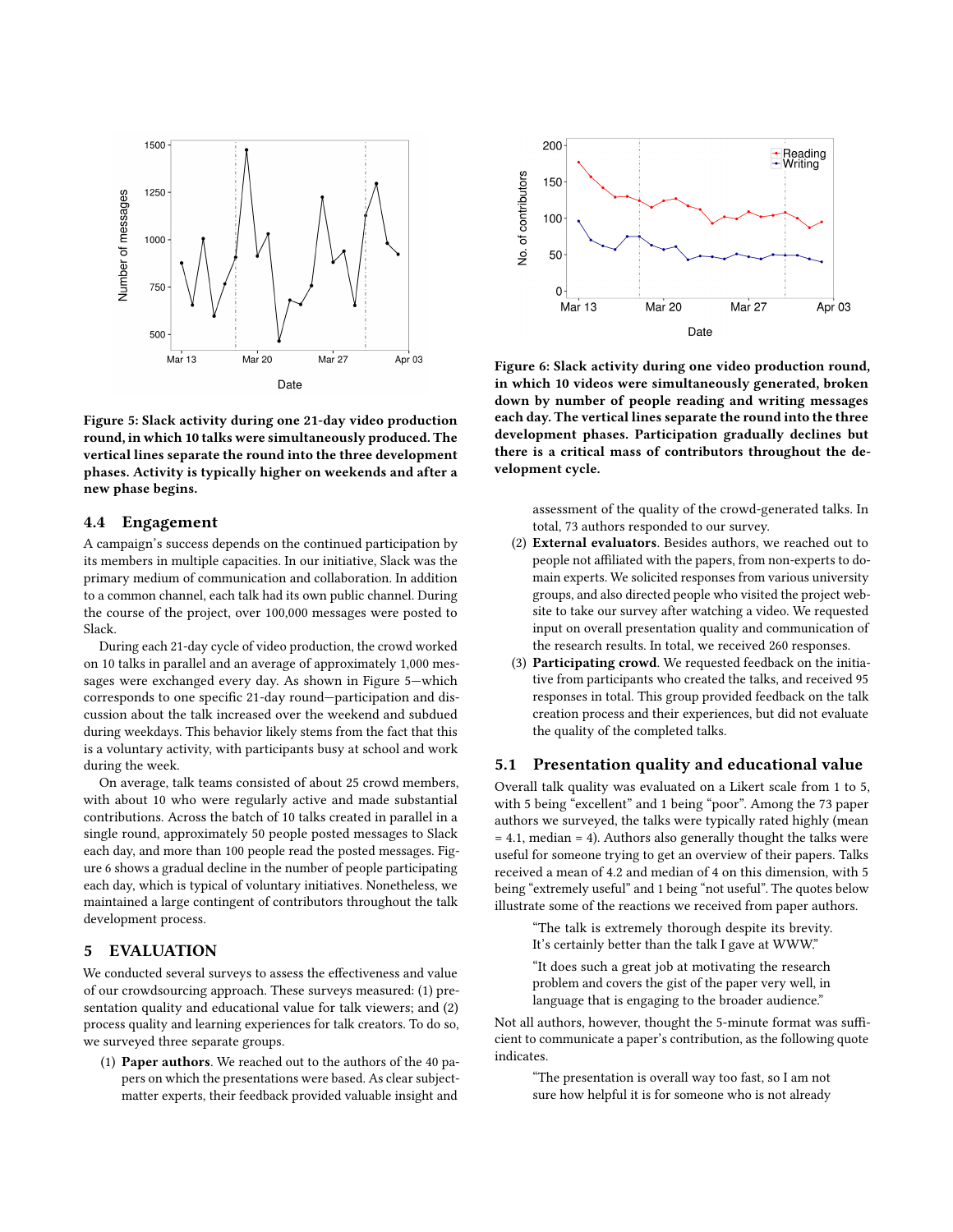quite deep into the topic. On the positive side, the presentation might indeed give some intuition for the key contributions of the paper."

External evaluators—who were not affiliated with the papers echoed the feedback we received from paper authors. Based on 260 responses from this group, the quality of the talks was again rated highly (mean = 3.7, median = 4). Respondents also indicated that they successfully learned the key contributions of the paper, rating their understanding at a mean of 3.7 and median of 4, with 5 being "extremely well" and 1 being "not at all". Notably, a majority of respondents (65%) indicated that they would rather spend five minutes watching the video than skimming the paper. The quotes below show some of the feedback we received.

"I found this paper to be quite abstract and hard to understand, so the video was a helpful summary. This video format is ideal for cases like this where the message of the paper can be hard to skim."

"I was pleasantly surprised by how much substance was covered in five minutes. The video seems to have a nice balance between controlling the total duration and still going into a reasonable amount of depth."

"Sometimes it's difficult to understand the methodology, flow of system or algorithm while reading paper, but in videos with visualization, using charts, flow diagrams or by showing an example it's easy to understand."

Figure [7](#page-7-0) indicates that ratings by external evaluators were somewhat higher for those with basic technical expertise in the topic, likely because the talks were explicitly tailored to this group. Of the 260 responses from external evaluators, 73% came from people who rated their expertise as 3, 4 or 5. This subgroup of respondents with domain expertise rated the talk quality at a mean of 3.8 (median = 4) and its understandabilty at a mean of 3.8 (median = 4). In contrast, evaluators without such domain expertise rated talk quality at a mean of 3.4 (median = 3) and its understandability at a mean of 3.3 (median = 3). A t-test shows that these group differences are statistically significant at the 1% level ( $p = 0.005$  for quality, and  $p = 0.0002$  for understanding).

# 5.2 Crowd participation and learning experiences

Our approach was designed to attract and retain volunteers to create high-quality talks in a collaborative, educational environment. It is thus important to measure participants' perceptions of the initiative to gauge its sustainability. Overall, participants indicated the initiative was a high-quality experience (mean rating = 4.5, median = 5, with 5 being "great"). Crowd members also indicated support for various structural elements of the process. For example, participants found iterative talk review very useful (mean rating = 4.4, median = 5, with 5 being "extremely useful"). And participants rated the Audio Studio recording system as easy to use (mean rating = 4.0, median = 4, with 5 being "absolutely simple").

<span id="page-7-0"></span>

## Figure 7: Ratings for video quality and understandability as a function of the evaluator's expertise in the topic.

Our survey indicates that crowd volunteers were motivated to participate in the initiative by an opportunity to learn about research while contributing to a public good. Based on a multiplechoice question answered by 75 crowd members, we found that the top three reported motivations were learning about different research topics (93%), collaborating with people worldwide (82%), and increasing research access (69%). These quantitative results are also reflected in the written feedback we received from participants.

"I had always wanted to read through research papers on hot topics of computer science. But I could never get started. This program not only inspires me to read through a paper but requires me to understand it enough, so as to create a talk on it. And learning is always fun when more people are learning with us." "Before joining the program, I had wanted to contribute to the cause of education and separately learn about the latest trends and research in Computer Science and Technology. The initiative came as a single opportunity for both. 9 months after joining and having contributed to creation of 3 versions of talk creation, I have gained insights into Machine Learning, Deep Learning and HCI research. I am now in a position to contribute to research in a more informed way. I also learned collaboration and teamwork by working with incredible teams of smart and knowledgeable people working from locations all around the world. I also learned presentation skills as we had to interpret and present the real essence of complex research papers in 5 min talks. All these skills will surely be very valuable to me in the future."

As the quotes above suggest, reading papers and creating talks helped crowd participants learn about research topics. Following established self-assessment techniques in education [\[12,](#page-9-52) [47\]](#page-9-53), we conducted a survey to better understand this learning experience. We found that before working on the talk, participants rated their expertise in the topic of the paper at a mean of 2.6 on a scale from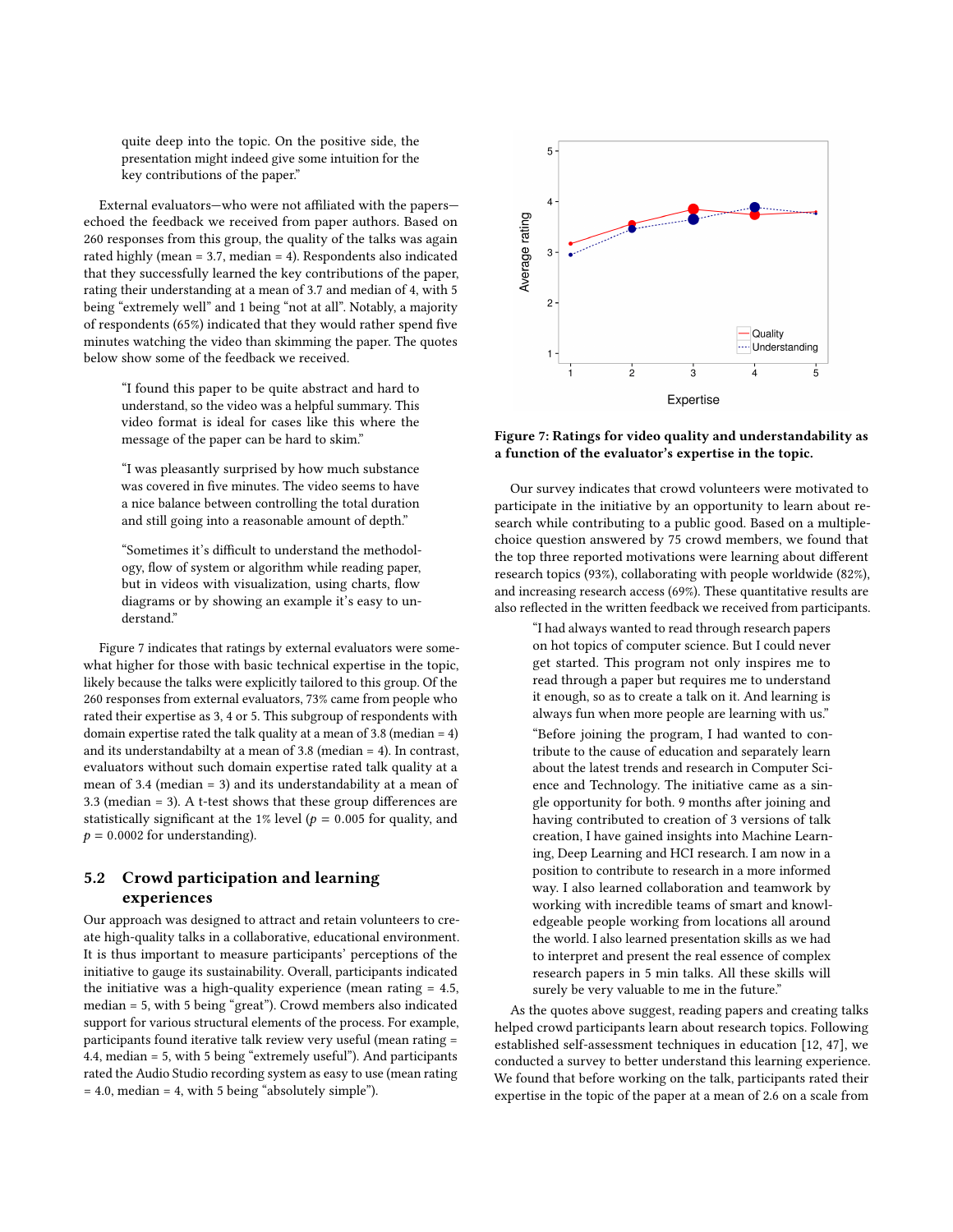1 to 5 (median = 3,  $N = 29$ ), where 1 is "novice" and 5 is "expert". After working on the talk and researching the topic for three weeks, these ratings rose to a mean of 3.4 (median = 4,  $N = 29$ ). This difference is statistical significant at the 1% level ( $p = 4e-9$ ) with a paired t-test. Further, among 75 surveyed crowd members, they generally indicated having a positive learning experience, rating their experience at a mean of 4.2 (median = 4), where 1 meant "did not learn anything" and 5 meant "learned a lot".

## 6 CREATING IN-DEPTH LECTURES

Our primary focus in this work was on developing short research presentations; however, our structured crowdsourcing approach also has promise for producing longer and more in-depth lectures. To investigate this potential, we had the crowd create four extended video tutorials in several languages, ranging from 30 minutes to nearly 5 hours. These tutorial were: (1) "A Short Introduction to Python" (37 minutes); (2) "An Extended Introduction to Python" (50 minutes); (3) "An Introduction to Algorithms" (195 minutes); and (4) "Practical Machine Learning with Python" (265 minutes). All videos were originally created in English, and the first lecture ("A Short Introduction to Python") was additionally translated into Arabic, Hindi, Spanish, and Catalan.

These extended lectures were created following the same basic process as that carried out for the 5-minute research talks, but with two key differences. First, the paper analysis step was replaced with syllabus creation. The goal of this step was two-fold: to determine the overall structure of the lecture, and to partition the lecture into short segments of approximately 5-10 minutes that could be carried out in parallel by different teams. Second, given the inherently interrelated nature of the video content, teams would more regularly interact with one another to ensure consistency and flow. The extended videos were rated by 44 external evaluators. In line with reviews for the research talks, these lectures were typically rated highly, receiving a mean rating of 3.9 and median of 4 out of 5, with 5 being "excellent".

## 7 DISCUSSION & CONCLUSION

There is pressing need to develop new ways to make scientific knowledge available to diverse global audiences. To address this challenge, we developed and evaluated a structured, three-phase approach to crowdsourcing the creation of 5-minute research talks. In the first phase, volunteer crowd members learned about the process, selected papers to present, and formed teams. In the second phase, team members collaborated to critically analyze their selected paper, and to create a slide presentation along with a written slide-by-slide script of the talk. In the third phase, participants used our Audio Studio application to convert the written scripts to audio clips. These audio clips and the slides were programmatically stitched together to create a complete video presentation. In total, volunteers from 52 countries created over 100 talks in 12 languages on papers from top-tier computer science conferences, including WWW, KDD, CHI, and CSCW. Ratings and comments from both the papers' authors and outside evaluators indicate the created videos were consistently high-quality. To date, these videos have attracted over 50,000 views, 400 shares, and 800 subscribers on YouTube.

## Reflections and lessons from our study

We believe three key design choices contributed to the success of our method: modularity, structure, and community. By decomposing talks into slides, written scripts, and audio recordings, we could successfully overcome common challenges of collaborative video production. These pieces were further separated into micro-segments whose creation could be efficiently parallelized. Though not a universal solution for collaboratively making all types of videos, we demonstrated that such modularity works well for creating research talks and in-depth technical lectures. This general design pattern may prove useful in a variety of open-ended, presentation-based applications, from education to journalism.

A structured, fault-tolerant workflow—with a well-defined timeline and dynamic role allocation—helped maintain engagement and commitment from the volunteer crowd. This structure helped non-experts quickly learn difficult technical material and produce high-quality content in a relatively short period of time. We note that in informal pilot studies without this structure, it was difficult to achieve high quality—or even complete videos—as crowd members lacked direction and were often working alone. Our dynamic DRI system ensured that teams were continually led by active members, replacing inactive DRIs with active participants.

Finally, we prioritized creating a vibrant community of participants to facilitate sustainability. For example, we adopted a teambased approach to encourage meaningful interactions between participants. We also allowed the crowd to self-organize and provided freedom for self-expression and control over the final product. Many participants appreciated such design choices, stating that their primary motivation for participating was this opportunity to learn challenging scientific concepts in a supportive community. Understanding and responding to such motivations is critical in the case of voluntary crowd work.

#### Future work

By creating an open repository of multilingual research talks, we have sought to advance the dissemination of scientific knowledge while simultaneously providing a collaborative learning environment for individuals across the world. Moving forward, we plan to focus our efforts on three fronts. First, we aim to create more longform videos, and to refine our process for collaboratively producing complex, interconnected material. Our preliminary efforts in this direction have produced encouraging results. Second, we seek to continue improving talk quality. Although our current approach consistently yields high-quality talks, there is always room for improvement. For example, one might experiment with animation or interaction to increase audience engagement. Finally, we plan to investigate the longer-term sustainability and scalability of our approach. The results of our study demonstrate it is possible to create a vibrant community of hundreds of volunteers who can work together productively with little external oversight; and to date, this community has thrived for over a year. The next challenge is building an even larger community, one that can produce thousands of presentations on diverse topics, both within and beyond computer science. Our approach is one step toward increasing access to and understanding of scientific research; we hope our work spurs further such efforts.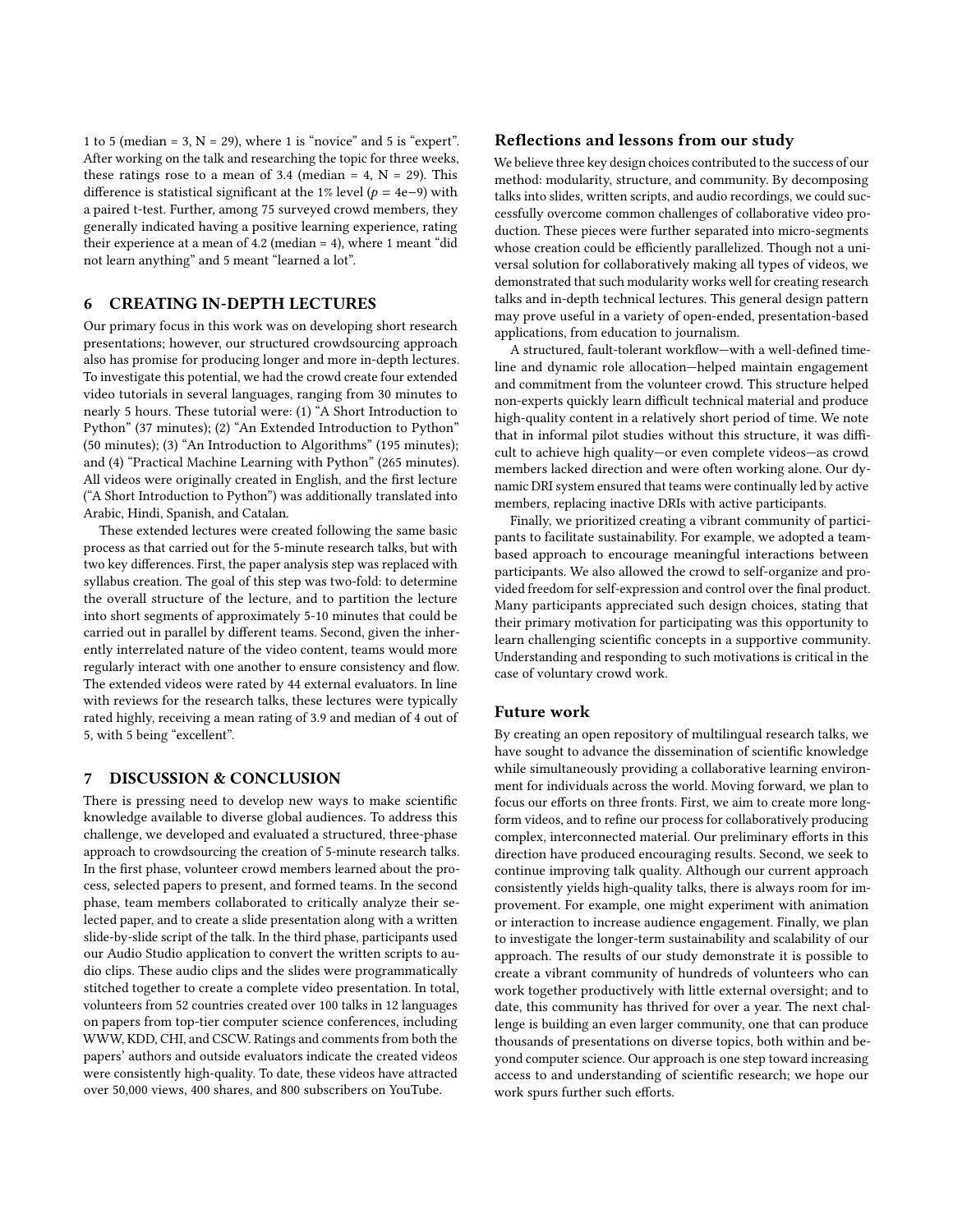## ACKNOWLEDGMENTS

We thank hundreds of participants of the Stanford Scholar community for their contributions. This work was supported by the Office of Naval Research awards N00014-16-1-2893 and N00014-15-1-2711.

#### **REFERENCES**

- <span id="page-9-16"></span>2016. Papers We Love. (2016). [http://paperswelove.org/.](http://paperswelove.org/)
- <span id="page-9-37"></span>[2] 2016. WeVideo. (2016). [https://www.wevideo.com/.](https://www.wevideo.com/)
- <span id="page-9-43"></span><span id="page-9-35"></span>[3] 2017. The Johnny Cash Project. (2017). [http://www.thejohnnycashproject.com/.](http://www.thejohnnycashproject.com/) [4] 2017. NovoEd. (2017). [http://novoed.com/.](http://novoed.com/)
- <span id="page-9-51"></span>[5] 2017. SimplePoll. (2017). [https://simplepoll.rocks/.](https://simplepoll.rocks/)
- <span id="page-9-33"></span>[6] 2017. Tongal. (2017). [https://tongal.com/how.](https://tongal.com/how)
- <span id="page-9-17"></span>[7] ACM. 2017. SIGCHI Live and Recorded Video Policy. (2017). [http://www.sigchi.](http://www.sigchi.org/conferences/Conferences/Policies/sigchi-live-and-recorded-video-policy) [org/conferences/Conferences/Policies/sigchi-live-and-recorded-video-policy.](http://www.sigchi.org/conferences/Conferences/Policies/sigchi-live-and-recorded-video-policy)
- <span id="page-9-15"></span>[8] Catherine Adams, Yin Yin, Luis Francisco Vargas Madriz, and C Scott Mullen. 2014. A phenomenology of learning large: the tutorial sphere of xMOOC video lectures. Distance Education 35, 2 (2014), 202–216.
- <span id="page-9-41"></span>[9] Lai Hung Auyeung. 2004. Building a collaborative online learning community: A case study in Hong Kong. Journal of Educational Computing Research 31, 2 (2004), 119–136.
- <span id="page-9-10"></span>[10] Thomas Balslev, Willem S De Grave, Arno MM Muijtjens, and AJJA Scherpbier. 2005. Comparison of text and video cases in a postgraduate problem-based learning format. Medical education 39, 11 (2005), 1086–1092.
- <span id="page-9-21"></span>[11] Michael S Bernstein, Greg Little, Robert C Miller, Björn Hartmann, Mark S Ackerman, David R Karger, David Crowell, and Katrina Panovich. 2015. Soylent: a word processor with a crowd inside. Commun. ACM 58, 8 (2015), 85–94.
- <span id="page-9-52"></span>[12] David Boud. 2013. Enhancing learning through self-assessment. Routledge.
- <span id="page-9-8"></span>[13] Geoff Brumfiel. 2009. Science journalism: Supplanting the old media? Nature News 458, 7236 (2009), 274–277.
- <span id="page-9-30"></span>[14] Axel Bruns. 2008. Blogs, Wikipedia, Second Life, and beyond: From production to produsage. Vol. 45. Peter Lang. [15] Catherine Durnell Cramton. 2001. The mutual knowledge problem and its
- <span id="page-9-25"></span>consequences for dispersed collaboration. Organization science 12, 3 (2001), 346–371.
- <span id="page-9-39"></span>[16] David D Curtis and Michael J Lawson. 2001. Exploring collaborative online learning. Journal of Asynchronous learning networks 5, 1 (2001), 21–34.
- <span id="page-9-49"></span>[17] Steven Dow, Anand Kulkarni, Scott Klemmer, and Björn Hartmann. 2012. Shepherding the crowd yields better work. In Proceedings of the ACM 2012 conference on Computer Supported Cooperative Work. ACM, 1013–1022.
- <span id="page-9-38"></span>[18] David A Dudas, James H Kaskade, and Kenneth W O'flaherty. 2007. System and methods for online collaborative video creation. (Jan. 5 2007). US Patent App. 12/159,736.
- <span id="page-9-48"></span>[19] DukeUniversity. 2016. How to Convert your Paper into a Presentation. (2016). [http://twp.duke.edu/uploads/media\\_items/paper-to-talk.original.pdf.](http://twp.duke.edu/uploads/media_items/paper-to-talk.original.pdf)
- <span id="page-9-1"></span>[20] Philip J. Guo, Juho Kim, and Rob Rubin. 2014. How Video Production Affects Student Engagement: An Empirical Study of MOOC Videos. In Proceedings of the First ACM Conference on Learning @ Scale Conference (L@S '14). ACM, New York, NY, USA, 41–50.<https://doi.org/10.1145/2556325.2566239>
- <span id="page-9-14"></span>[21] R Hawkins and K Price. 1992. The effects of an education video on patients' requests for postoperative pain relief. The Australian journal of advanced nursing: a quarterly publication of the Royal Australian Nursing Federation 10, 4 (1992), 32–40.
- <span id="page-9-40"></span>[22] William J Haynie III et al. 1998. Collaborative Learning Enhances Critical Thinking. Volume 7 Issue 1 (fall 1995) (1998).
- <span id="page-9-5"></span>[23] Pamela Hinds, Lei Liu, and Joachim Lyon. 2011. Putting the global in global work: An intercultural lens on the practice of cross-national collaboration. Academy of Management Annals 5, 1 (2011), 135–188.
- <span id="page-9-28"></span>[24] Robert S Huckman, Bradley R Staats, and David M Upton. 2009. Team familiarity, role experience, and performance: Evidence from Indian software services. Management science 55, 1 (2009), 85–100.
- <span id="page-9-13"></span>[25] Robin Kay and Ilona Kletskin. 2012. Evaluating the use of problem-based video podcasts to teach mathematics in higher education. Computers & Education 59, 2 (2012), 619–627.
- <span id="page-9-32"></span>[26] Joy Kim, Justin Cheng, and Michael S Bernstein. 2014. Ensemble: exploring complementary strengths of leaders and crowds in creative collaboration. In Proceedings of the 17th ACM conference on Computer supported cooperative work & social computing. ACM, 745–755.
- <span id="page-9-24"></span>[27] Juho Kim, Phu Tran Nguyen, Sarah Weir, Philip J Guo, Robert C Miller, and Krzysztof Z Gajos. 2014. Crowdsourcing step-by-step information extraction to enhance existing how-to videos. In Proceedings of the 32nd annual ACM conference on Human factors in computing systems. ACM, 4017–4026.
- <span id="page-9-2"></span>[28] Aniket Kittur. 2010. Crowdsourcing, Collaboration and Creativity. XRDS 17, 2 (Dec. 2010), 22–26.<https://doi.org/10.1145/1869086.1869096>
- <span id="page-9-47"></span><span id="page-9-4"></span>[29] Adam Lashinsky. 2012. Inside Apple. Hachette Book Group, New York. [30] Kurt Luther and Amy Bruckman. 2010. Flash collabs: Collaborative innovation
- networks in online communities of animators. Procedia-Social and Behavioral

Sciences 2, 4 (2010), 6571–6581.

- <span id="page-9-26"></span>[31] Kurt Luther, Kelly Caine, Kevin Ziegler, and Amy Bruckman. 2010. Why it works (when it works): Success factors in online creative collaboration. In Proceedings of the 16th ACM international conference on Supporting group work. ACM, 1–10.
- <span id="page-9-27"></span>[32] Kurt Luther, Casey Fiesler, and Amy Bruckman. 2013. Redistributing leadership in online creative collaboration. In Proceedings of the 2013 conference on Computer supported cooperative work. ACM, 1007–1022.
- <span id="page-9-23"></span>[33] Kurt Luther, Amy Pavel, Wei Wu, Jari-lee Tolentino, Maneesh Agrawala, Björn Hartmann, and Steven P Dow. 2014. CrowdCrit: crowdsourcing and aggregating visual design critique. In Proceedings of the companion publication of the 17th ACM conference on Computer supported cooperative work & social computing. ACM,  $21 - 24$ .
- <span id="page-9-44"></span>[34] Lauren E Margulieux, Mark Guzdial, and Richard Catrambone. 2012. Subgoallabeled instructional material improves performance and transfer in learning to develop mobile applications. In Proceedings of the ninth annual international conference on International computing education research. ACM, 71–78.
- <span id="page-9-31"></span>[35] Elaine McCreary and Madge Brochet. 1992. Collaboration in international online teams. In Collaborative learning through computer conferencing. Springer, 69–85.
- <span id="page-9-12"></span>[36] Tao Mei, Xian-Sheng Hua, Linjun Yang, and Shipeng Li. 2007. VideoSense: towards effective online video advertising. In Proceedings of the 15th ACM international conference on Multimedia. ACM, 1075–1084.
- <span id="page-9-45"></span>[37] Robert K Merton et al. 1968. The Matthew effect in science. Science 159, 3810 (1968), 56–63.
- <span id="page-9-0"></span>[38] Jeff Nevid and Alejandro Franco Jaramillo. 2011. Teaching the millennials. APS Observer 24 (2011), 53–56.
- <span id="page-9-29"></span>[39] Gary M Olson and Judith S Olson. 2000. Distance matters. Human-computer interaction 15, 2 (2000), 139–178.
- <span id="page-9-50"></span>[40] Aaron van den Oord, Sander Dieleman, Heiga Zen, Karen Simonyan, Oriol Vinyals, Alex Graves, Nal Kalchbrenner, Andrew Senior, and Koray Kavukcuoglu. 2016. WaveNet: A Generative Model for Raw Audio. arXiv preprint arXiv:1609.03499 (2016).
- <span id="page-9-3"></span>[41] Daniela Retelny, Sébastien Robaszkiewicz, Alexandra To, Walter S. Lasecki, Jay Patel, Negar Rahmati, Tulsee Doshi, Melissa Valentine, and Michael S. Bernstein. 2014. Expert Crowdsourcing with Flash Teams. In Proceedings of the 27th Annual ACM Symposium on User Interface Software and Technology (UIST '14). ACM, New York, NY, USA, 75–85.<https://doi.org/10.1145/2642918.2647409>
- <span id="page-9-36"></span>[42] Steve Rubin, Floraine Berthouzoz, Gautham J Mysore, Wilmot Li, and Maneesh Agrawala. 2013. Content-based tools for editing audio stories. In Proceedings of the 26th annual ACM symposium on User interface software and technology. ACM, 113–122.
- <span id="page-9-18"></span>[43] Olga Russakovsky, Jia Deng, Hao Su, Jonathan Krause, Sanjeev Satheesh, Sean Ma, Zhiheng Huang, Andrej Karpathy, Aditya Khosla, Michael Bernstein, et al. 2015. Imagenet large scale visual recognition challenge. International Journal of Computer Vision 115, 3 (2015), 211–252.
- <span id="page-9-11"></span>[44] SearchEngineLand. 2015. YouTube Ranking Factors: Getting Ranked In The Second Largest Search Engine. (2015). [https://goo.gl/FS8Ki4.](https://goo.gl/FS8Ki4)
- <span id="page-9-34"></span>[45] Pao Siangliulue, Joel Chan, Steven P Dow, and Krzysztof Z Gajos. 2016. Idea-Hound: Improving Large-scale Collaborative Ideation with Crowd-powered Realtime Semantic Modeling. In Proceedings of the 29th Annual Symposium on User Interface Software and Technology. ACM, 609–624.
- <span id="page-9-46"></span>[46] David Silver, Aja Huang, Chris J Maddison, Arthur Guez, Laurent Sifre, George Van Den Driessche, Julian Schrittwieser, Ioannis Antonoglou, Veda Panneershelvam, Marc Lanctot, et al. 2016. Mastering the game of Go with deep neural networks and tree search. Nature 529, 7587 (2016), 484–489.
- <span id="page-9-53"></span>[47] Dominique Sluijsmans, Filip Dochy, and George Moerkerke. 1998. Creating a learning environment by using self-, peer-and co-assessment. Learning environments research 1, 3 (1998), 293–319.
- <span id="page-9-20"></span>[48] Gwyneth Sutherlin. 2013. A voice in the crowd: Broader implications for crowdsourcing translation during crisis. Journal of information science (2013), 0165551512471593.
- <span id="page-9-7"></span>[49] Jaime Teevan, Shamsi T Iqbal, Carrie J Cai, Jeffrey P Bigham, Michael S Bernstein, and Elizabeth M Gerber. 2016. Productivity Decomposed: Getting Big Things Done with Little Microtasks. In Proceedings of the 2016 CHI Conference Extended Abstracts on Human Factors in Computing Systems. ACM, 3500–3507.
- <span id="page-9-9"></span>[50] Simone Teufel and Marc Moens. 2002. Summarizing Scientific Articles: Experiments with Relevance and Rhetorical Status. Comput. Linguist. 28, 4 (Dec. 2002), 409–445.<https://doi.org/10.1162/089120102762671936>
- <span id="page-9-6"></span>[51] Anh Truong, Floraine Berthouzoz, Wilmot Li, and Maneesh Agrawala. 2016. Quickcut: An interactive tool for editing narrated video. In Proceedings of the 29th Annual Symposium on User Interface Software and Technology. ACM, 497–507.
- <span id="page-9-19"></span>[52] Rajan Vaish, Sascha T Ishikawa, Sheng Lundquist, Reid Porter, and James Davis. 2013. Human Computation for Object Detection. Tech Report UCSC-SOE-15-03 (2013).
- <span id="page-9-22"></span>[53] Rajan Vaish and Andrés Monroy-Hernández. 2017. CrowdTone: Crowd-powered tone feedback and improvement system for emails. MSR-TR-2017-1 (2017).
- <span id="page-9-42"></span>[54] Ravi Vatrapu and Dan Suthers. 2007. Culture and computers: A review of the concept of culture and implications for intercultural collaborative online learning. In Intercultural Collaboration. Springer, 260–275.